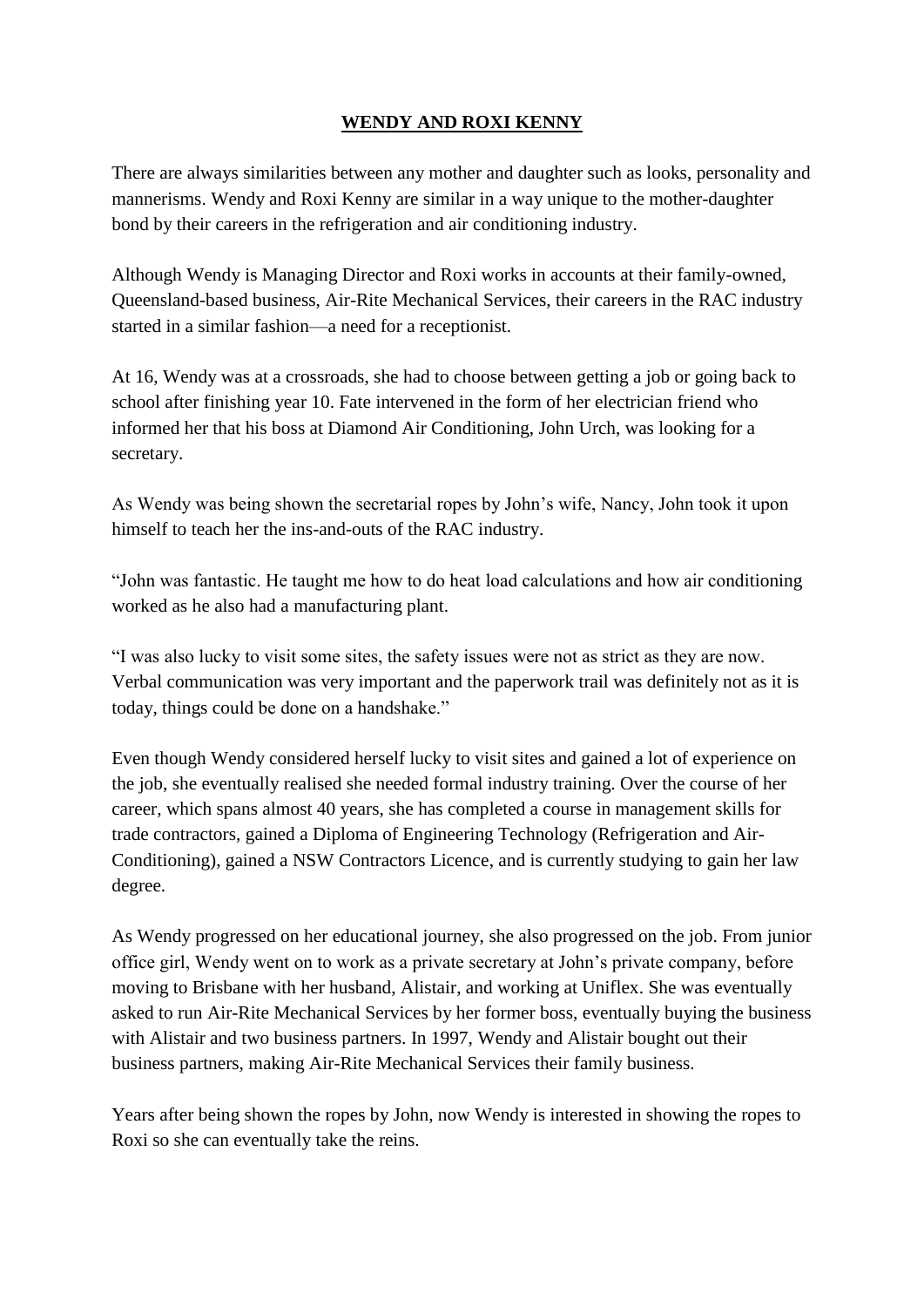While Wendy says she fell into the industry by chance, Roxi believes that the RAC industry chose her.

Growing up with her parents owning and operating a refrigeration and air conditioning business it was inevitable that she would be working there herself one day, even if she was helping out from time to time while pursuing other career options.

When Roxi was 24, the receptionist working for the business had quit and there was no-one to replace her, so she took time off to help out once a week. It wasn't long before she started working the position as a full-time employee. She has now been working for the business for five years.

Not only is Roxi following in her mother's footsteps in the RAC office environment, she is also following them in education. She's also studying law at university, as well as mechanical engineering, so she can eventually take over the family business.

"When I began working at Air-Rite, mum suggested I study mechanical engineering to assist with my progression within the business, and hopefully it will allow me to hold the Unlimited Design Licence in the future when she wants to retire.

"My (mechanical engineering) degree will hopefully assist me in learning more about the project side of the business, as I want to be more involved with tendering on the mechanical packages for builders and running projects we have won. The law degree is to assist with the contracts aspect of the business."

While Wendy and Roxi have pursued their ambitions with the support of their family and employers that doesn't mean they've had it easy. The RAC industry's male-dominated nature has presented them with plenty of challenges to overcome.

"The hardest challenge I faced was when I first started working full-time at Air-Rite and I would go to the construction sites with the project manager to better understand their role. Very rarely would there be a female on sites," Roxi said.

"In the earlier stages of working in the industry, I would get harassed by other construction workers with inappropriate sexual comments and gestures, which made being on sites extremely uncomfortable…other times I found myself belittled over the phone by male builders when I would request information."

While Wendy also recalled challenges in being taken seriously by male counterparts, both of them emphasised that there has been improvement in the RAC industry on this front. Wendy has noticed improvement over her years of study and running the business, while Roxi has